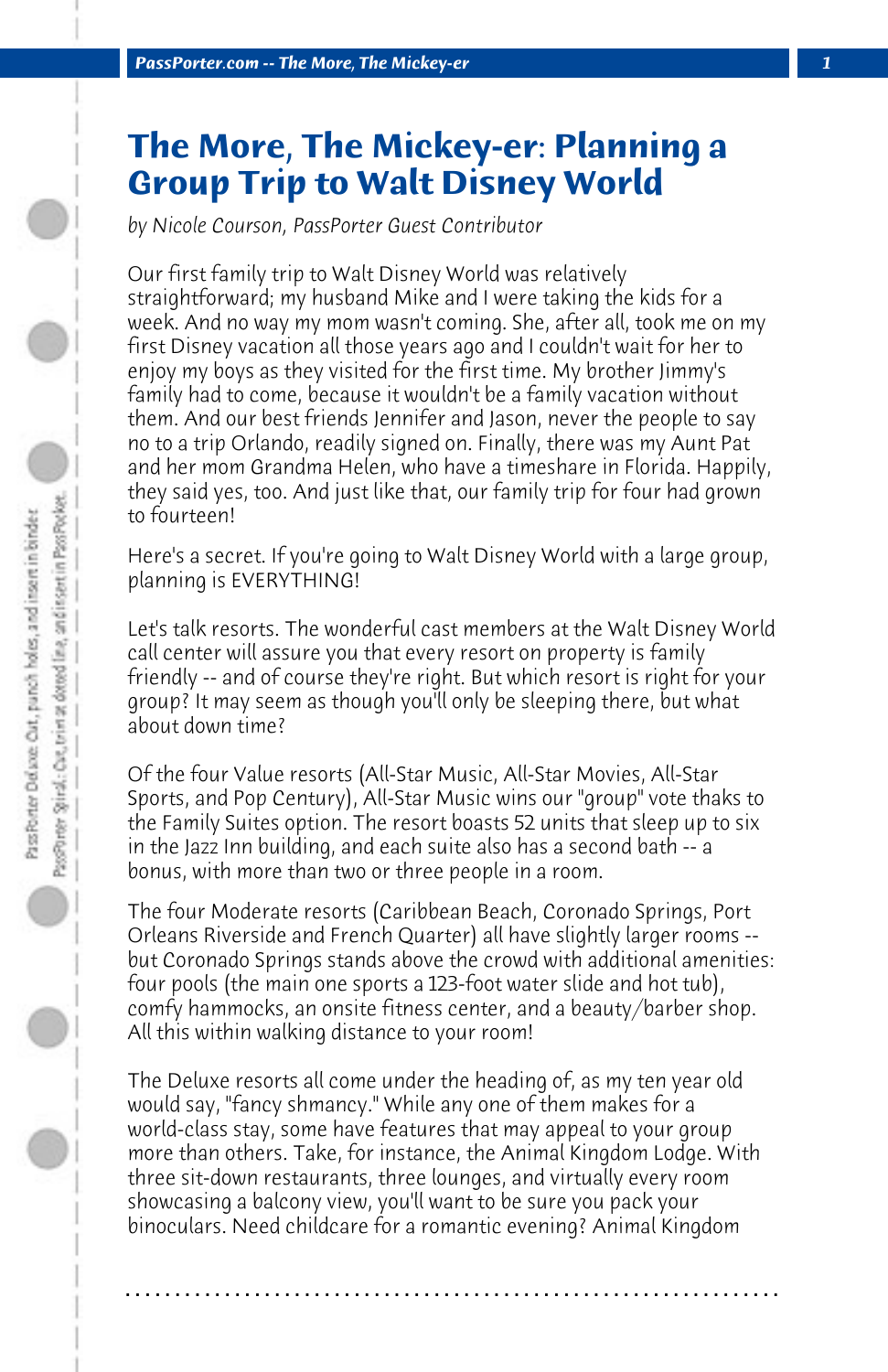Lodge has it onsite!

Once the resort has been chosen, you can call Disney's Grand Gatherings at (407) 939-7256 to make your reservation. (Any group of eight or more people ages 3 and up can be made into a Grand Gathering.) Your group will be assigned a gathering number. This allows Walt Disney World to put a group into what they refer to as "priority room grouping" -- meaning that they'll do their best to put an entire travel party in the same general vicinity, resort wise. It's just one of those wonderful perks Walt Disney World offers free of charge. It will also help with dining reservations. Yes, dining reservations! Currently, they can be made ninety days out -- but as of October 27 2009, the system will be reverting to its former 180 days out policy. The Grand Gatherings department will help you make dining reservations for your group as the online dining reservation system will not accept reservations for more than nine people. Which brings us to dining!

Consider restaurant choices with everyone in mind. Vegetarians may not be crazy about 'Ohana, just as young children may not enjoy Sunday lunch at the ESPN club during football season. Another tip? If the entire group doesn't fit in at an ideal time, try booking two or more smaller parties. Or if there's a specific "must do" restaurant that's unable to take your dinner reservation, book lunch instead.

Another tip: look at the meals that serve "family style" seating. Biergarten, in Epcot, is a great place to enjoy an all-you-can-eat meal with groups. We found another good option to be 1900 Park Fare in the Grand Floridian -- they easily seated our party of fourteen. Lady Tremaine made an appearance with her two daughters, and then Cinderella and Prince Charming rounded out the parade of characters.

Which brings us to another hot topic: Character Meals!

Okay, everyone's got to do one, just to get face time with that favorite mouse or princess. Chef Mickey's, a buffet eatery in the Contemporary Resort, is a great place to snap photos with breakfast or dinner. There's also the Crystal Palace or Cinderella's Royal Table in the Magic Kingdom, and Akershus Royal Banquet Hall in the Norway pavilion at Epcot.

Another tip: be sure to check out the Grand Gathering Experiences. They're specifically designed for larger groups and include special experiences with a meal or dessert party. There's a Safari Celebration Dinner, complete with private safari and dining at the Animal Kingdom's Tusker House; International Dinner and Illuminations Dessert Experience in Epcot (includes preferred seating for the evening's

**. . . . . . . . . . . . . . . . . . . . . . . . . . . . . . . . . . . . . . . . . . . . . . . . . . . . . . . . . . . . . . . . . .**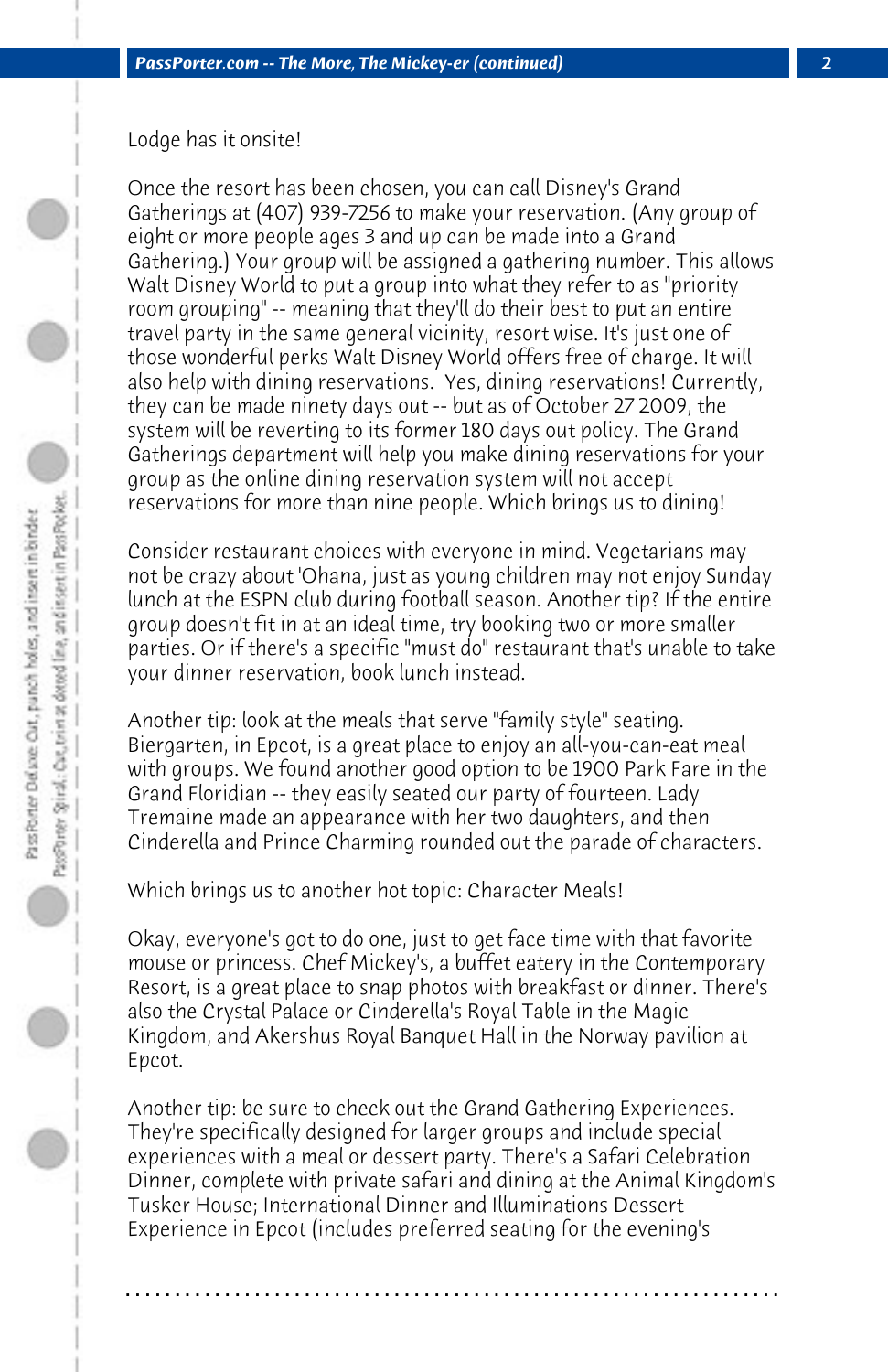IllumiNations attraction); or a Good Morning Character Breakfast. Details on all of these can be obtained by calling the Grand Gatherings hot line at 407-939-7526.

Okay, lastly, it's time to tour!

It's essential to have a plan for each day -- or, in the case of group traveling, several plans. Our first tip? Pick a centralized, easily visible location and announce it as the meet up spot for anyone who loses the party -- and yes, it will happen.

Another tip? Break in to sub-groups. The little kids all want to see Muppets 3D, dads are yelling for Star Tours and some of the older members would rather see the One Man's Dream attraction. Instead of leap-frogging all over and making people wait, part ways and plan to regroup in front of the Sorcerer's Hat in an hour. Two-way radios and cell phones are also helpful in keeping a group together.

Another great sub-group strategy? Breaking down early-in-the-day activities. Our friends Jenn and Jason liked to skip breakfast so they could hit the parks running , then break for lunch and a nap before their evening plans. Jimmy and his wife Candace took a different approach: they chose to eat a slightly-later breakfast, tour straight through the day, then eat an early dinner and get back to the hotel at a reasonable hour for relaxing, thereby avoiding the opening and closing rushes. We fell somewhere in the middle and hit serendipity: four hours between Jim and Candace's breakfast but before Jenn and Jason left for lunch were perfect for the kids to spend time together.

Our next trip, in December 2010, is in the planning stages. It will, of course, include my mother -- I think she had as much fun as my boys the last time around. And my mother-in-law and father-in-law, who wouldn't miss the chance to see all their collective grandchildren in the Happiest Place on Earth, because we'll be joined by Mike's brother Ben and his family, Mike's sister Becky and her family, and Mike's brother Andrew, plus Mike's stepbrother John and his kids. Oh, and of course Jenn and Jason and their kids because now that we've visited Walt Disney World with them, my kids won't have it any other way (truthfully, neither would I). Jenn's parents, who are like extended family to us, too, are in.

"Twenty-six," I told Mike, tallying it up. "Twenty-six people. Eight men, seven women, four princesses and seven princes. It's eighteen months away, so we'd better start planning."

**. . . . . . . . . . . . . . . . . . . . . . . . . . . . . . . . . . . . . . . . . . . . . . . . . . . . . . . . . . . . . . . . . .**

He blinked at me. "Good luck."